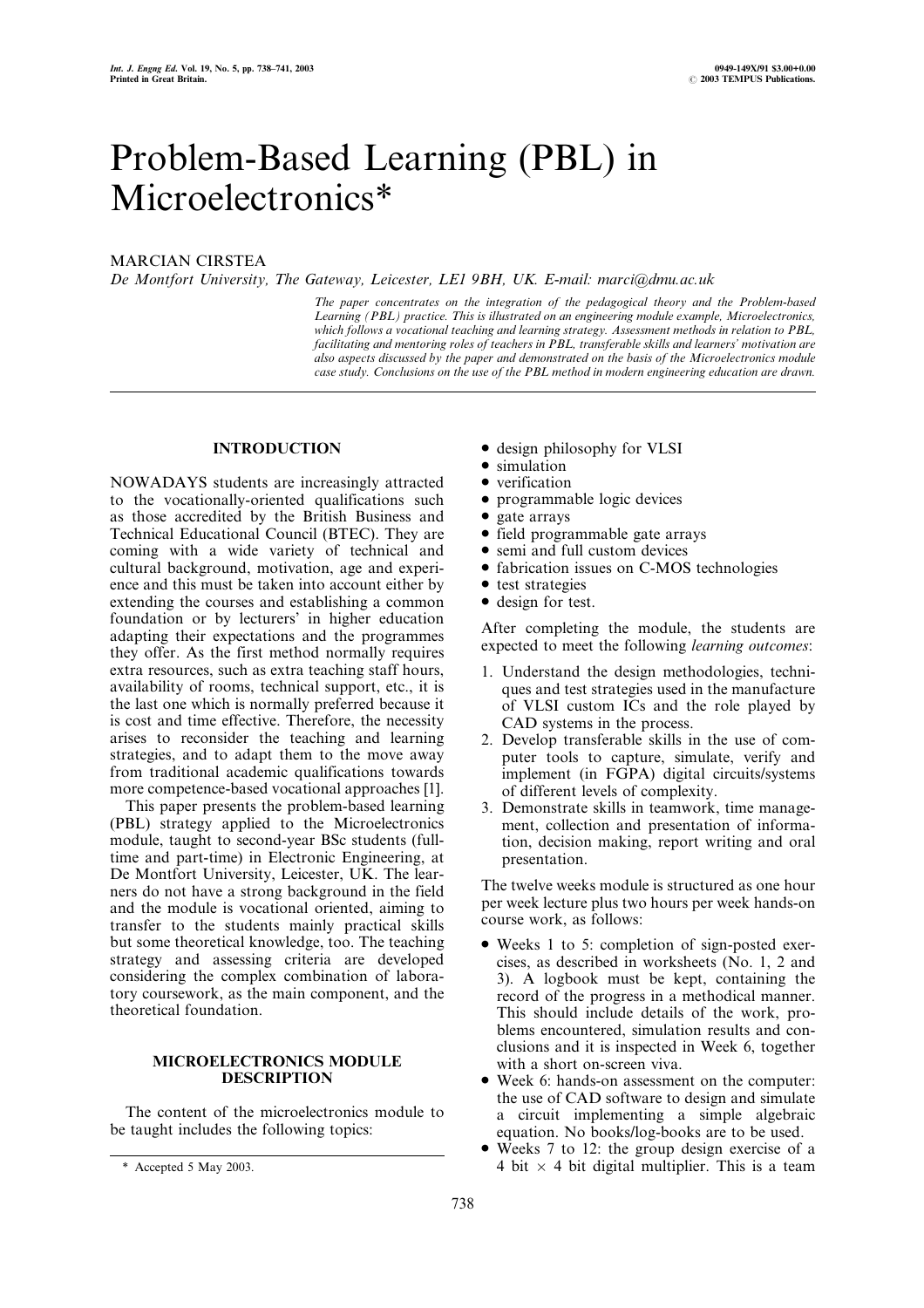project to be completed by week 11. A formal design report has to be produced by week 12, in addition to the logbook.

. Week 12: all students are taking part in a group viva voce examination; the design is discussed, the logbook is collected and an on-screen demonstration of the simulated design is requested together with a practical demonstration of the design on the FPGA development board.

## INTEGRATION OF PEDAGOGICAL **THEORY**

The development of this module is strategically taking into account Kolb's descriptive model of the adult learning process consisting of four stages [2]: Concrete Experience is followed by Reflective Observation that generates the Abstract Conceptualisation. This leads to Active Experimentation that will generate a new Concrete Experience. Abstract Conceptualisation can be stimulated by lecture sessions, whereas Active Experimentation, Concrete Experience and Reflective Observation can be better addressed in interactive laboratory sessions.

The lectures cover the main theoretical issues, addressing the first cognitive type of objectives (memory, interpretation) in accordance with Bloom's taxonomy [3], in strategic combination with the laboratory hands-on sessions and the project, which concentrate more on the other cognitive components (translation, application, analysis, evaluation) and the affective aspects of learning (responding, valuing and organisation in particular). The coursework is based on practical design examples and addresses the psychomotor component (reflex and skilled movements) in accordance with [4]. Due to the vocational aspect of the course, an appropriate teaching strategy for Microelectronics should address more the practical skills expected to be gained by the students rather than theoretical knowledge. The step-by-step structure of the design exercises included in the first part of the laboratory worksheets aims to develop transferable skills without establishing this objective as such.

In terms of the distinction introduced by Hudson (1967) between convergent and divergent knowledge, the weight of the Microelectronics module is situated somewhere between Abstract Conceptualisation and Active Experimentation, as a convergent type of knowledge. This is reflected in the high contribution of the laboratory work into the assessment and the large amount of time dedicated in the module template to this aspect. Theoretical issues addressed during lectures may have some divergent aspects in the sense that they aim at times to stimulate student's creativity and suggests possible original developments of certain topics/projects. The lecture handouts contain fully the material presented during the lectures and suggestions for creative approaches. The laboratory handouts are structured as guides for practical design examples which can be followed step by step by the learners, either under supervision (during class) or individually. The applicability of the strategy adopted for this module relies on students' having early knowledge of what is expected from them in terms of module structure, assessment, library facilities and technical support. This is giving them the opportunity to plan their own activities and therefore to improve their performance.

Three major learning theories are identified in [5]: Behaviourism, Humanistic and Cognitive. The strategy developed for the delivery of the Microelectronics module is based on elements included in all three. There are behavioural learning elements related to the vocational orientation of the BSc course and the transferable skills to be gained by the students. The humanistic aspect of the strategy relies in the role of the teacher as the facilitator and co-ordinator, which gives the student the freedom to follow their natural desire to learn and to have control over the learning process. The laboratory worksheets are structured such that they can be used independently, with or without lecturer's guidance. The students are informed from the first class contact about the detailed structure of the module assessment methodology and demands, and the module template envisages an equal number of hours with that of class contact (lecture and laboratory) to be spent by each student in individual studies. The `team scenario' of a group project, included in the second part of the laboratory work, is also a good opportunity for the students to take control of their own learning.

The cognitive learning theory is covered by the oral aspect of the coursework examination, which checks the understanding of the designs performed in the laboratory. The learners are aware throughout the module of the need to understand their work, rather then follow a pattern.

The constructivist theory [6] is also present in the strategy developed, as the laboratory worksheets and the project exercise are ended with supplementary suggestions aiming to stimulate learner's creativity and actively involve the learner in the design and analysis of new aspects. An interactive development of the laboratory sessions and dialogue with students is encouraged. The overall dynamic of the module is taking the learners from a basic level of following given material at the beginning of the module, which realistically considers the students' background, to the creative stage of managing their own project, as a team, in order to produce an original design.

## ASSESSMENT RELATED TO PROBLEM-BASED LEARNING

The assessment method of this module, laying the emphasis on PBL and split as 20% theory test and 80% course work, was considered to stimulate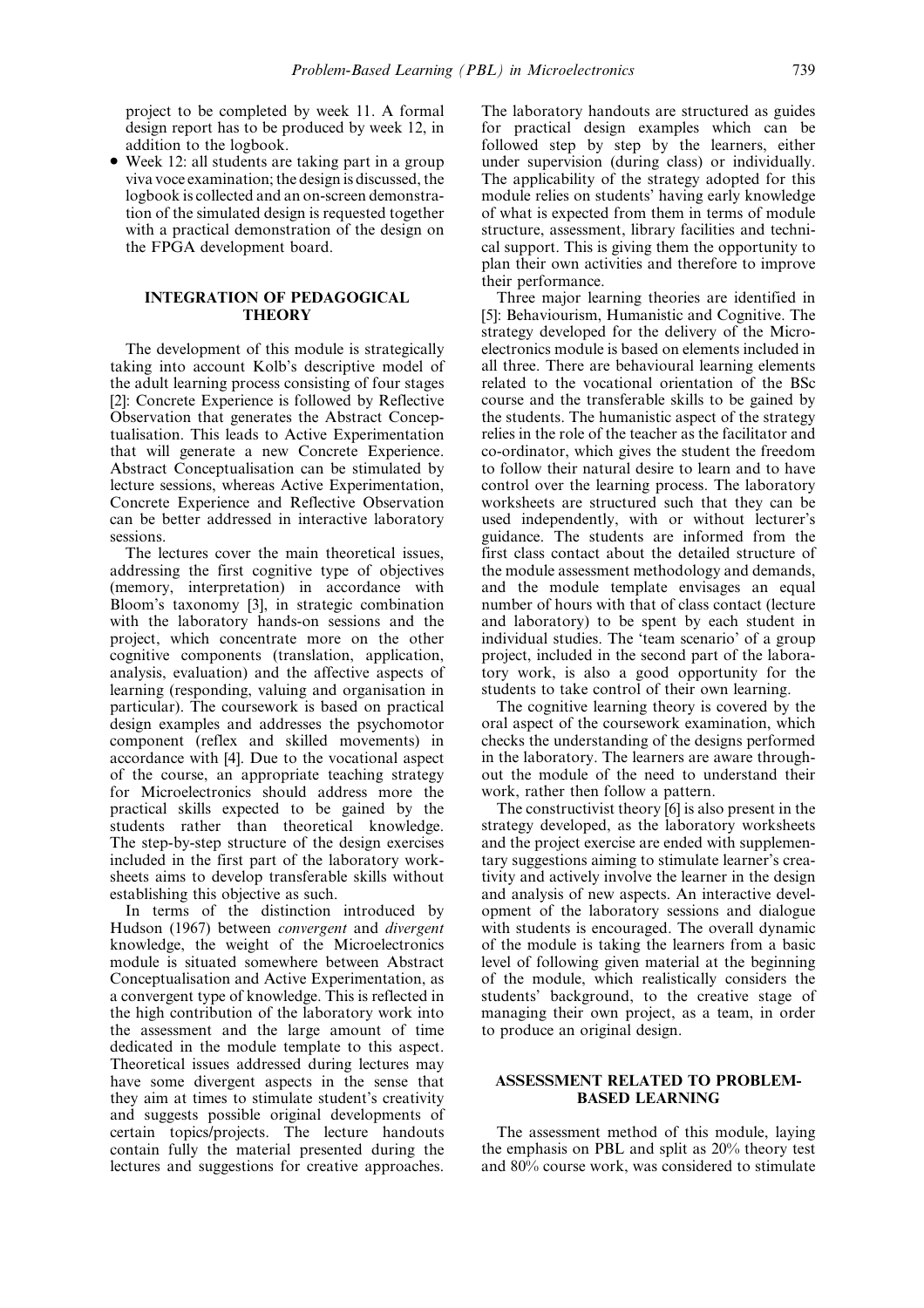active learning and to be matching well the expected learning outcomes of the Microelectronics module. It consists of:

- . ability to assimilate and respond to a variety of theoretical information proving a logic understanding of the matters dealt with during lectures—theory phase test  $(20\%)$ ;
- . practical development of sign-posted laboratory exercises using technological equipment and a range of modern hardware/software resources  $(20\%)$ ;
- . ability to solve an unseen problem using available technology and practical skills proof (20%);
- team work project involving innovative design and hardware implementation from brief design specification (20%);
- . ability to produce a well structured formal team design report and present it orally (20%).

This method also allows the coursework (problembased learning) to be continuously assessed on a number of occasions, eliminating the unfairness of a one off examination related to poor single performances of students who react badly to exam pressure and facilitates the marker to achieve a more realistic monitoring of the learners progress [7]. Good time management is achieved, not only in students' interest but also allowing a more even workload for the staff involved.

The assessment method for the Microelectronics module is reliable to a large degree as each component of the mark is generated in direct connection with the skill being assessed. It is valid as well, as the `measurements' are simultaneously addressing, in close related terms, the module's learning outcomes and BTEC transferable skills such as:

- i) receiving and responding to a variety of information;
- ii) dealing with a combination of routine and non-routine tasks;
- iii) using a range of technological equipment and systems;
- iv) participating in verbal and non-verbal communication.

The first three skills are assessed by looking at the following indicators of evidence during the continuous assessment of the laboratory work: identify clear and realistic objectives, employ CAD design tools and support equipment in an efficient manner, successfully apply written and verbal instructions, show self-efficiency and confidence, seek feedback on progress.

The fourth listed skill is assessed during the interim and final on-screen presentations and as part of the laboratory logbook and project report, looking at evidence such as: use a form and style of communication appropriate to the purpose, present visual information clearly, use appropriate numerical/diagrammatic information to improve readers' understanding, exercise originality and creativity in the presentation of data, use appropriate forms of communication for the situation/audience, use appropriate language, avoid jargon.

#### LEARNING STRATEGIES AND MOTIVATION

In accordance with the approaches to study identified by Ramsden [8], the laboratory exercises aim to encourage deep learning, to level the differences in learning culture and to develop transferable practical skills by good practice. The learning process is defined as being `a relatively permanent change in behaviour that results from practice' [9]. As shown by Gordon Pask [10], different people have different favourite learning strategies, which can be mainly grouped as `serialist' or `holist'. The mixture of sign-posted exercises and a team project addresses both approaches, with the serialist learner preferring more the step-by-step assignments and the holists feeling more comfortable with the less rigid framework of a project. There are other factors that stimulate learners and increase motivation, considered by Herzberg [11] to be part of a `motivational hygiene', which consist of:

- the ambient of learning (new computers, updated software, warm and well-illuminated lecture theatres/laboratories);
- . a friendly dialogue between the learners and the teacher;
- . a clear indication of the possibility to get good marks by satisfying well established assessment criteria;
- the use of appropriate visual aids.

When 'designing' the delivery strategy for the Microelectronics module, another important issue had to be considered across the group of learners: motivation as either intrinsic (doing something for its own sake) or extrinsic (doing something for some other reason). A classification of different levels of motivation has been made by Maslow [12], linking the hierarchy of needs to motivation in his classical pyramid in which the needs are motivators and stimulators at different levels, ranging from basic level physiological needs to self-esteem. The Microelectronics students' motivation for learning can be related to their needs, ranging from finding employment for example at the basic level, to the need of proving themselves in front of their family, colleagues and friends, getting a promotion or getting `ammunition' for their creative goals and/or vocation.

Many of the learners are part-time students and their motivation is most of the times higher than that of the full time students on the same course. This is due to a more mature approach to learning, supported by adult learning theories that agree to a more `self-directed learning' in which `adults take control of their own learning . . . set their own learning goals, locate appropriate resources, decide on which learning methods to use and evaluate their progress' [13]. The vocational problem-based